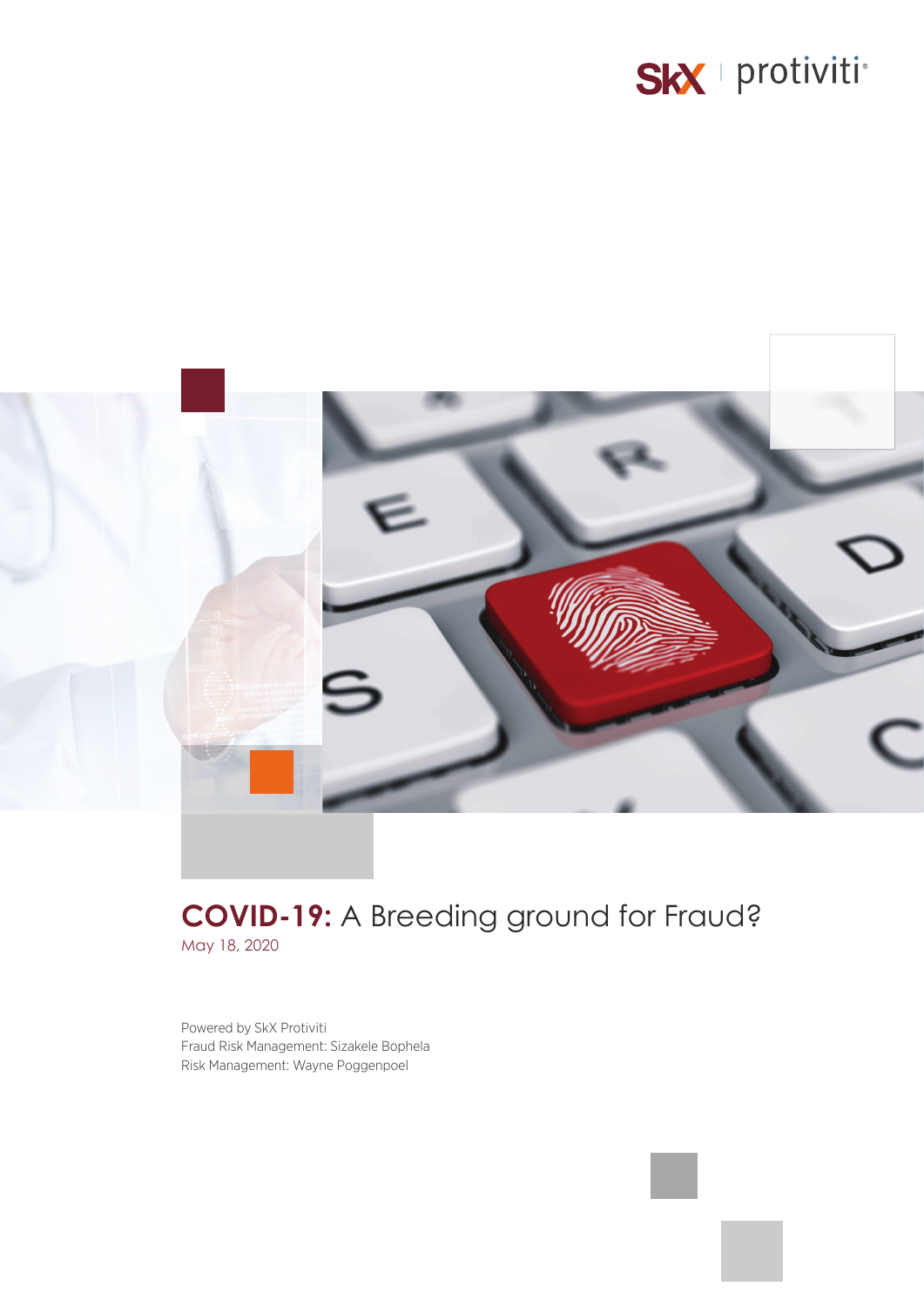## Introduction

The coronavirus outbreak is first and foremost a human tragedy, affecting hundreds of thousands of people. The World Health Organization declared this outbreak as a pandemic and a public health emergency. The warning bells are ringing!! From regulators, law enforcement agencies and consumer organisations around the globe, the message is clear: Fraudulent schemes related to the coronavirus have arrived and fraud is surely an inevitable symptom of the COVID-19 pandemic

> Stay home. Wash your hands. Don't click that link. As the coronavirus pandemic continues to sweep across the globe, people have yet another thing to worry about: Fraudsters.

 $\epsilon$ 

## Frauds and Scams in the wake of COVID-19

During a crisis, people and businesses tend to let their guard down on normal routines because they are worried about how to keep their doors open. The combination of financial and health threats make people more vulnerable and create opportunities for fraudsters to take advantage. Unfortunately, it seems that COVID-19 is a perfect storm for fraudsters because people are driven typically by greed and financial hardship and motivated by opportunity.

2227.2

4950.5

4331.2

4950.5

4768.3

ORG 1

4479

17417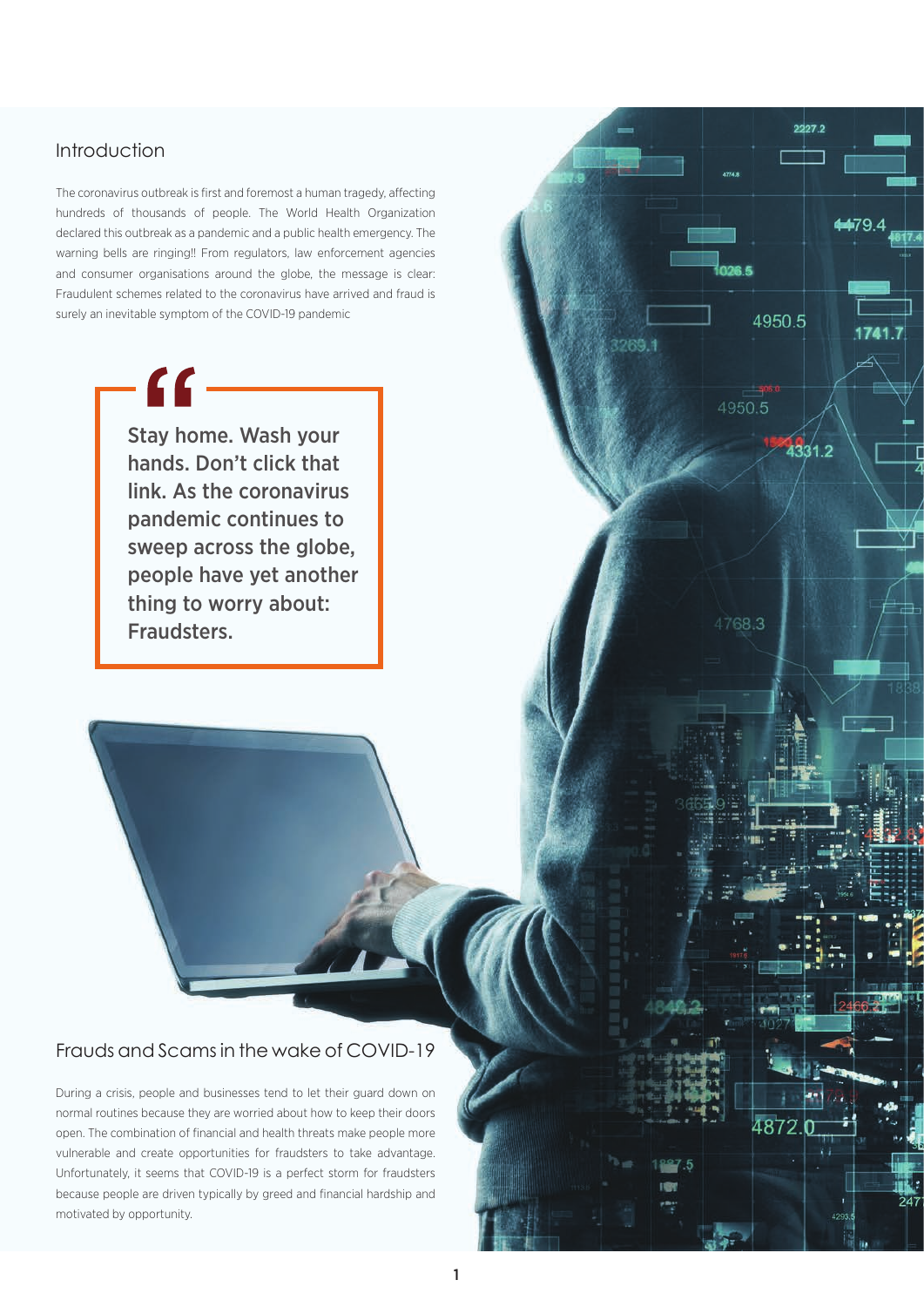

### **Below is a list of the current and potential COVID-19 related scams that are likely to affect individuals and businesses alike:**

Phishing and Smishing Scams: Due to COVID-19, phishing and smishing scams have increased whereby fraudsters are claiming to be members of reputed health organisations and financial relief organisations. They are targeting the public with e-mails and SMS messages which have malicious attachments/links regarding the spread of the virus, maps of the outbreak and ways to protect potential victims from exposure. As soon as the link has been accessed, such attachments or links can infect the mobile devices and computers with malware and transmit personal and confidential data to the hackers.

• Investment Scams: Investment scams claiming significant returns from investing in a company that is developing services or products that can prevent and cure COVID-19 are also likely to arise. These fraudulent companies may coerce investors to also consider investing in shares of companies that develop protective personal equipment, promising larger than normal returns.

• COVID-19 Fraudulent Websites: According to multiple reports, cyber criminals are now creating thousands of coronavirus-related websites daily. Thousands of new domains containing "COVID-19" have been registered and are being used maliciously. The main aim of these websites is to ask the public to donate towards certain charities and to also illegally acquire the personal banking information of donors.

• Supply Chain Scams: Taking advantage of the current supply shortage, fraudsters have established fake online shops that supply sanitisers, gloves, surgical masks and also non-existent COVID-19 equipment that claim to prevent and cure COVID-19. After the payment is made, the fraudsters pocket the money and never supply these commodities to the public. Also on the rise for companies, the need for emergency spend has risen and this has made procurement processes vulnerable to abuse. Furthermore, the procurement process has also become vulnerable to collusive behaviour between employees and suppliers.

• False Charity: In times of crisis, people feel a sense of responsibility to donate to the underprivileged. Fraudsters are now preying on this desire and have created fraudulent charities by claiming to help individuals who are affected by the virus.

Superannuation/Retirement Schemes Fraud: Most of the expected COVID-19 related superannuation scams will involve an e-mail, SMS or phone call from someone impersonating a representative of an official organisation, such as a superannuation company, the Government or a financial institution, etc. These scams predominantly target the elderly and those close to retirement.

• Employee Fraud: In the current situation, every company is looking for savings and one of the immediate measures is to cut jobs or reduce payments to employees. As experience has shown, for some employees this may create an incentive to commit fraud. The employees who are working from home are also likely to spend a considerable amount of "work time" on non-employer related activities.

• Misappropriation of Assets/Resources: Coupled with employee fraud and the realisation of compromised/weakened controls, the assets of companies are subject to misappropriation and abuse. These include mobile devices and other resources allocated to allow employees to be accessible and to be able to do their jobs. Employers need to ensure that their asset registers are updated regularly.

There are useful government sites which provide updates on COVID-19 scams with methods changing and emerging daily. In Australia, one such site is the "Coronavirus (COVID-19) scams" on the Australian Competition & Consumer Commission (ACCC) website Scamwatch page. Another example of a global site, is the information updates from the U.S. Federal Bureau of Investigation (FBI).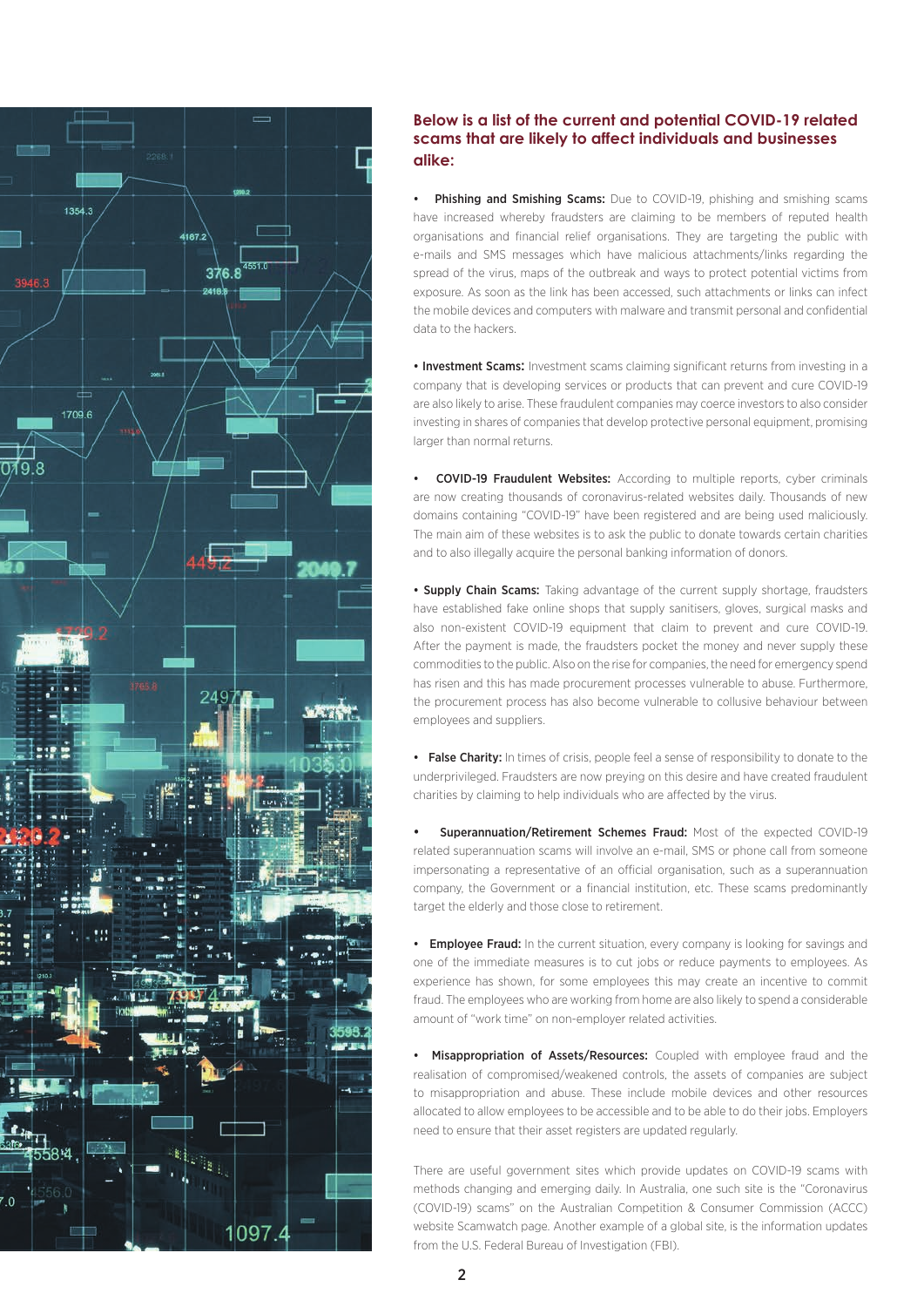#### **How to Practice Good Fraud Hygiene? (And, please wash your hands)**

#### Below are some of the best practices to assist you in ensuring that you do not become a victim:

• Never donate to charities via links in e-mails; instead, donate via the charity's website. Follow fundraising platforms' guidance on how to recognise and report fraudulent charities.

• Hover your mouse over a link to determine if it is genuine. Don't click it if it looks suspicious.

• Never respond to any e-mail that asks for personal or sensitive information.

• Be careful of any suspicious/phishing e-mail requesting policy renewals/premium payments.

• Be wary of e-mails from popular health organisations like the WHO. Visit their official website for the latest advice. The only call for donations the WHO has issued is the COVID-19 Solidarity Response Fund. Any other appeal for funding or donations that appears to be from the WHO is a scam.

• Don't panic in case of warning/threatening e-mails. Read carefully and then act.

• Use different passwords for different sites and don't provide personal information in pop-ups.

• Encrypt special files and data and avoid opening unexpected attachments.

• Keep your system updated with patches and antivirus software.

• Be aware of fake online shops which use non-traditional payment methods such as money orders, fund transfers, gift cards, etc. Don't use any shortcuts to make payments. If you need to make a payment, log onto official banking websites to make the payments.

• Stay informed of the scams and trends in relation to COVID-19, such as, investment scams, schemes offering discounts on products, companies who claim to provide drugs that prevent COVID-19, etc.

In times like this, it becomes easy for cyber criminals to entice and create panic amongst unsuspecting users by inviting them to click links and attachments via e-mails and messages. All you need is to be alert and vigilant when dealing with such e-mails to avoid cyberattacks/fraud.

#### **Cybersecurity and Privacy Considerations for the Remote Work Environment**

As the coronavirus continues to spread, many companies have shifted to remote working practices to keep employees safe during the pandemic. As a consequence, this has placed unanticipated stress on remote networking technologies in addition to bandwidth and security concerns. The majority of organisations are not experienced with such a rapid culture shift, therefore, they should continually monitor access to prevent any potential security vulnerabilities.

#### Further to this, there is a need for organisations to consider the following risks before employees are given the option to work remotely:

• Unsafe Wi-Fi Networks: Employees may be connecting to a home wireless network or accessing corporate accounts using an unsecured public/personal Wi-Fi, thereby allowing the fraudsters nearby the ability to easily penetrate and monitor the connection and steal confidential information.

• Personal Devices for Work: There exists a reality of employees transferring files between work and personal computers when working from home. Therefore, IT departments need to be completely aware of issues that may arise whilst employees are using their personal devices for work-related matters. Additionally, not keeping the software up-to-date could allow security weaknesses within the IT environment.

• Ignoring Physical Security: Physical security is important when it comes to a company's sensitive information. As remote working provides for an increased risk of data leakage, a reminder must be provided to employees not to expose or allow business data to be compromised. Companies must also ensure that secure and appropriate IT controls are in place for data protection.

#### **Best Practices for Remote Working**

The coronavirus crisis has accelerated digitisation and has further reinforced the trend towards working from home. Below are some of the best practices when working from home during the COVID-19 pandemic:

• Communication is the Key: A standard communication schedule is very important to keep remote teams together despite being physically distanced. Regular team meetings provide an opportunity for team members to connect personally and share their experiences. Employees working remotely can use various communication mediums such as Microsoft Teams, Zoom or WebEx video conferencing platforms for better collaboration. They must also use common secure platforms to manage projects and documents with their co-workers and clients.

• Close the Loop: It is a best practice to follow up after every call with a summary of the information covered, decisions agreed upon in the call, and accountability and ownership for next steps. This helps to confirm that even in a dispersed work-from-home environment, everyone left the call with the same understanding.

• Identify a Dedicated Workspace (and Time): A dedicated workspace is a key aspect of working from home. You can replicate your office environment by keeping aside a dedicated area that feels like your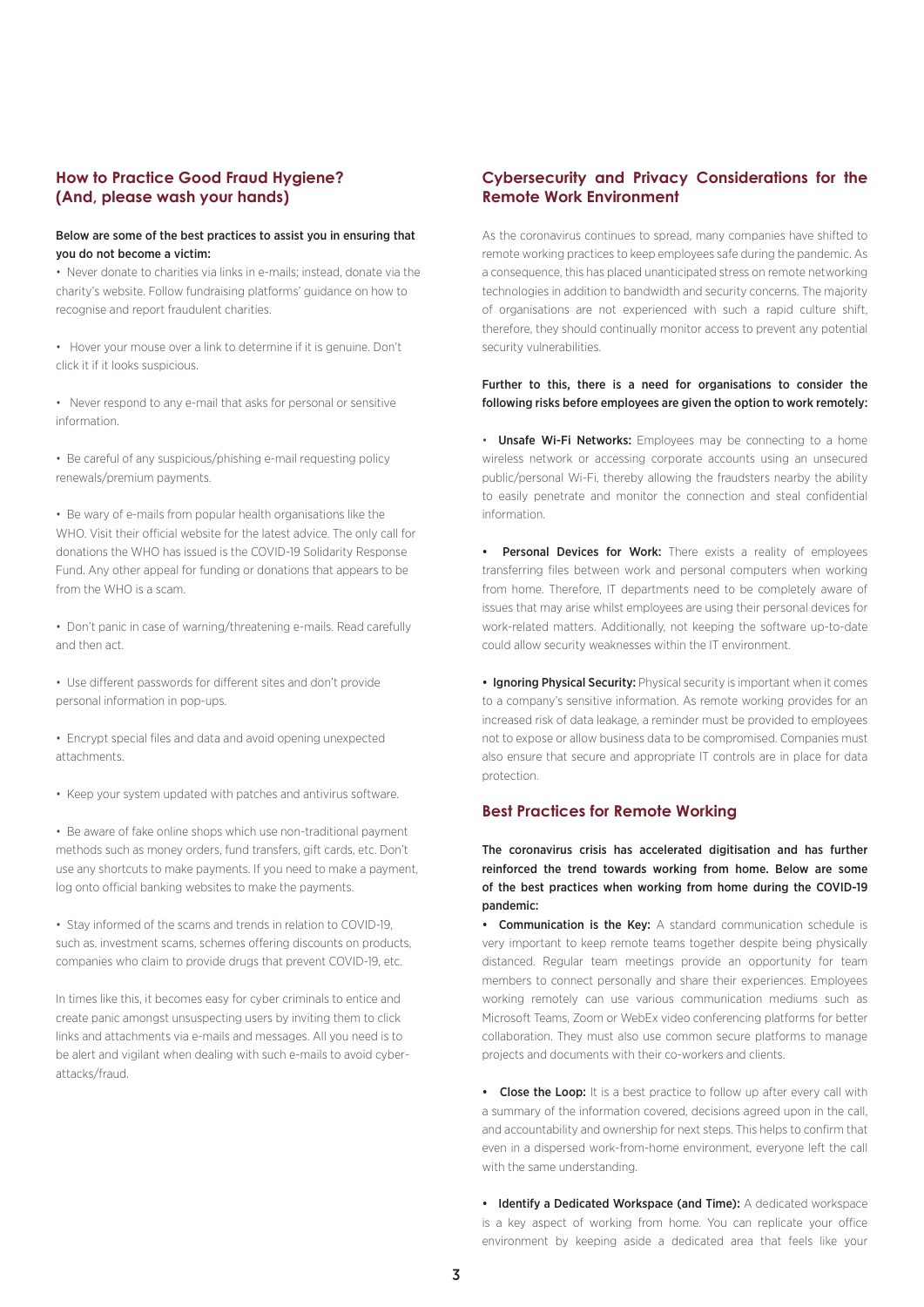professional zone. You should also position your workspace in such a way that you can concentrate and have the resources you need. As organisations embrace remote working arrangements, the lines between personal and professional time can blur. It is very important to understand and respect the working hours of others while allowing for flexibility wherever needed.

• Plan Ahead (As much as you can!): It can become easy to fall into the trap of excessive short-term thinking during a crisis. Therefore, it's good to schedule some time with yourself to map out your week, month, and/ or quarter ahead. What's coming up? While nobody knows just how long this COVID-19 situation will last, doing as much long-term planning as possible will indeed be beneficial.

While an unprecedented event like COVID-19, as a global pandemic, has made "work from home" the new normal, organisations should leverage trust, flexibility, focus, transparency, empathy and technology as the tools to enable effective remote collaboration. These practices and tips can be useful for setting up a successful work arrangement and together we can face the future with confidence.

UOL

## How SkX Protiviti can help?

SkX Protiviti's Forensic consultants assist organisations in building a solid infrastructure for evaluating, mitigating, investigating, reporting and monitoring their risk of fraud, corruption and misconduct.

Understanding organisational vulnerabilities and establishing an appropriate framework to identify and respond to these fraud risks are essential factors in today's global marketplace. This is also perpetuated by the fact that regulators are demanding more active management and robust investigation for a wide range of risks, including financial crime fraud and corruption.

Our Forensic professionals also assist organisations with building sustainable anti-corruption, investigative and fraud risk assessment processes as well as in the development of anti-fraud, anti-corruption and investigative programmes and controls to meet fiduciary and regulatory responsibilities. SkX Protiviti further supports organisations in their efforts to identify, triage/diagnose, investigate, report and monitor a wide array of other risks at every level — from the performance of risk assessments, programme design or remediation, risk governance, and employee training to audit anti-corruption, fraud, and investigation programmes and processes.

Our team's unique blend of anti-corruption, fraud risk management and investigative subject-matter expertise allows for a quick response to the identification of programme shortcomings and remediation of the critically important programmes. We also have extensive experience in undertaking investigations of suspected violations of those programmes by leveraging investigative, forensic accounting and technology disciplines across our global footprint to provide our clients with the experience and local resources necessary to gather the facts to make informed business decisions.